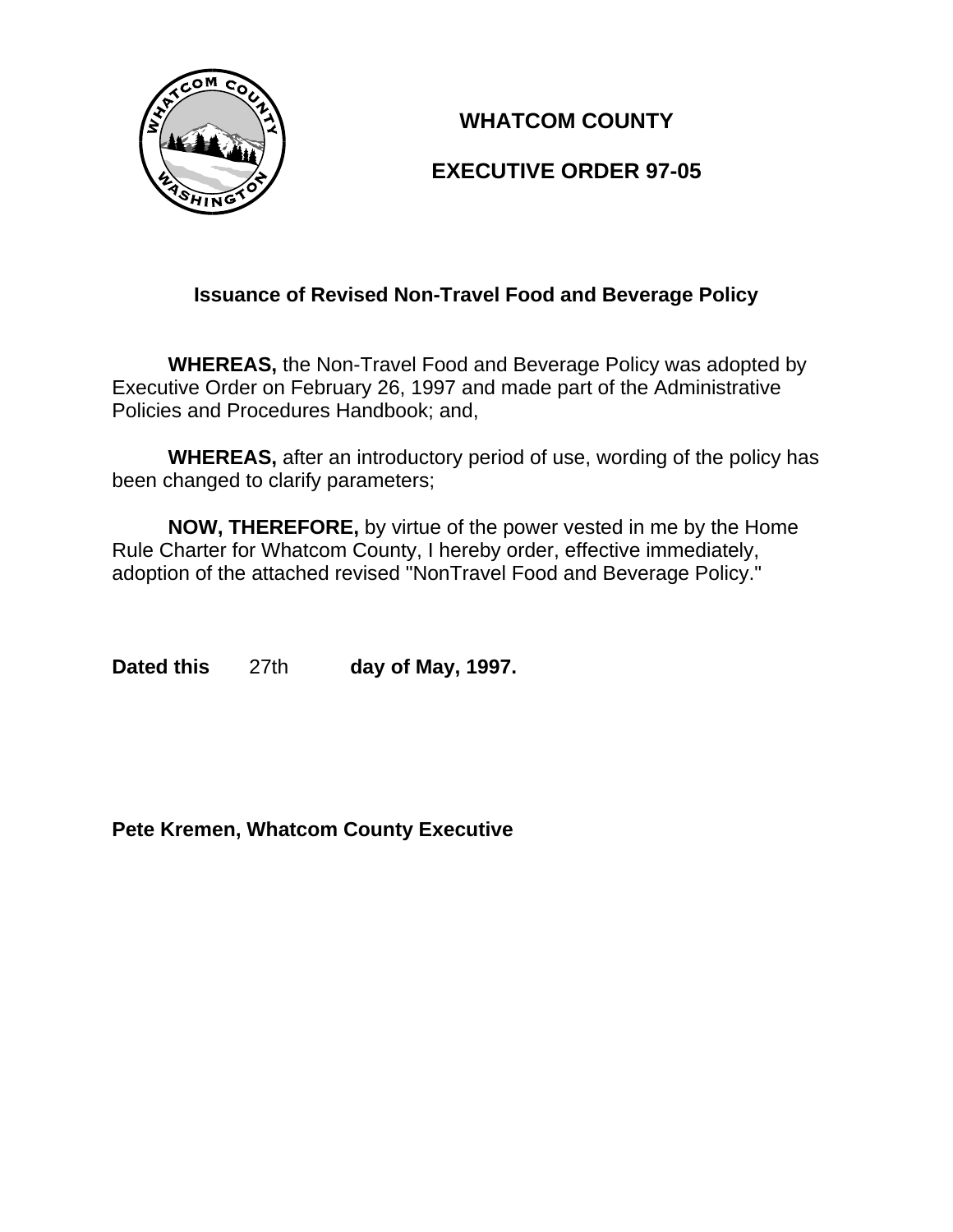Whatcom County Non-Travel Food and Beverage Policy

# **I. GENERAL**

#### **A. Purpose**

The purpose of this policy is to establish guidelines and procedures for providing at County expense, food and beverages to employees, volunteers and citizens engaged in County business or in activities that recognize performance of services to the County by its employees, volunteers or citizens, and for travel and lodging expenses, under certain circumstances, for employees or volunteers engaged in County business.

Reimbursement or payment will be made only for expenses incurred. Department beads and employees of Whatcom County are expected to exercise prudent judgement when incurring allowable costs under this policy.

This policy sets the minimum standards. Department heads may set additional restrictions for their departments within the guidelines of this policy, but may not change the rates of reimbursement.

**NOTE.** The intent of this policy is not to discourage employee-sponsored events.

#### **B. Definitions**

- **1. Light Refreshment** For the purpose of this policy, a "light refreshment" is an edible item that may be served between meals. Examples of such items are doughnuts, cookies, fruit or cheese, etc.
- **2. In-County** Refers to employees not on travel status.
- *3.* **Volunteer** Person who without compensation, performs some duty that is sponsored by and/or provides benefit to the County.

## **II**. **SCOPE**

This policy applies to all Whatcom County departments.

#### **III. POLICY STATEMENT**

#### **A. Beverages and Light Refreshments**

Serving of beverages and light refreshments to employees, volunteers or citizens at County-sponsored meetings and events is allowed under certain conditions with appropriate approvals, as outlined in this policy. This authority is not intended for use with the normal daily business of employees or officials, but rather for special situations or occasions outlined herein.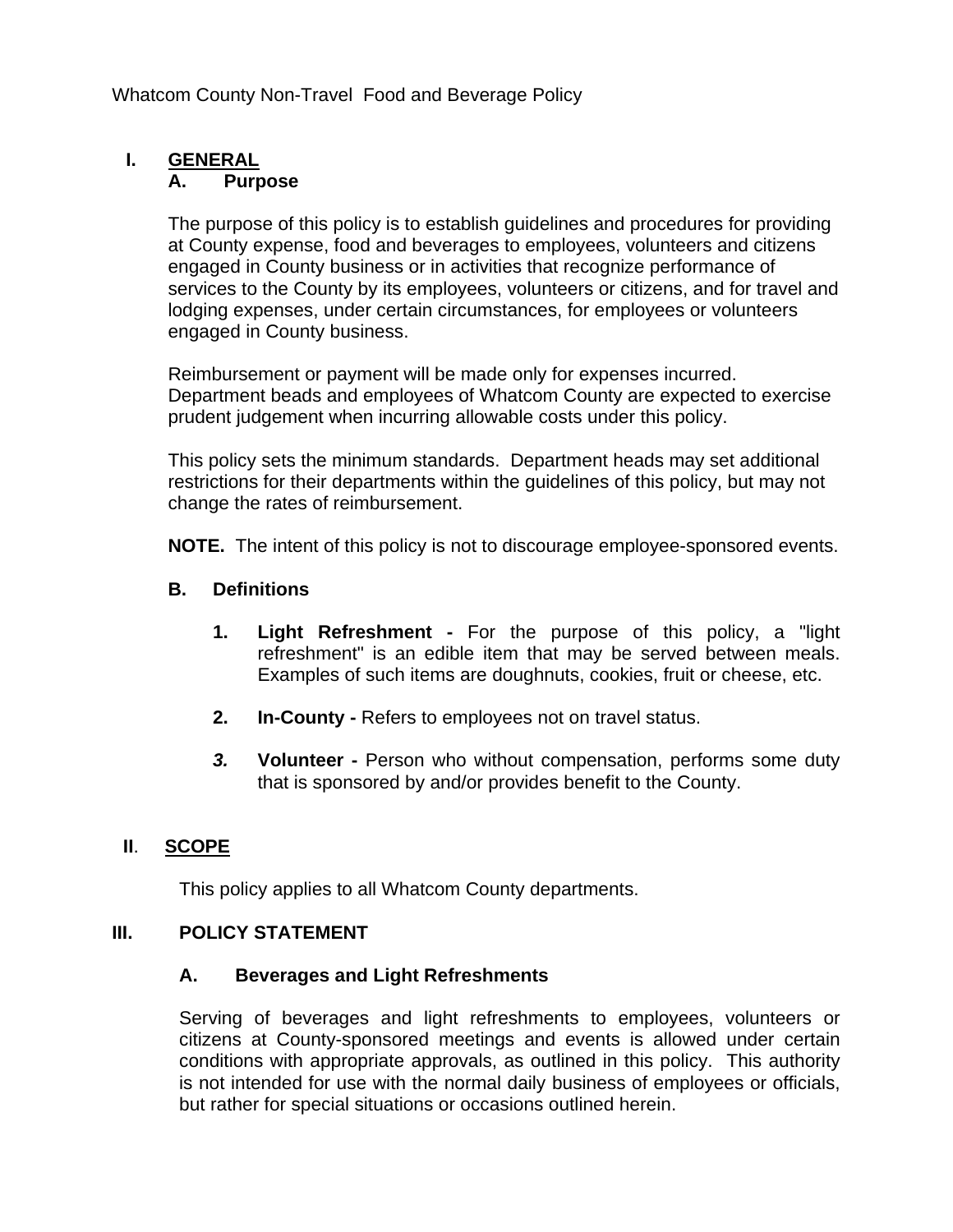# **B. Volunteer and Employee In-County Meals**

It is recognized that County business is often conducted using volunteers who without compensation, work on public programs, serve on citizens' committees or assist public officers and employees. Payment of meals for such volunteers is all owed within the guidelines contained in this policy. Payment of employees' "in-county" meals (employees not on travel status) is also allowed within the guidelines contained in this policy.

# **C. Other Allowable Expenses (non-meal)**

It may be appropriate at times to pay for or reimburse employees or volunteers for non-meal, in-county expenditures. At the request of a department head and with Executive pre-approval for such, employees or volunteers engaged in official County business may incur costs for travel and/or lodging that is payable by the County within the guidelines contained in this policy.

## **IV. GUIDELINES**

## **A. Beverages and Light Refreshments**

- **1. Criteria for authorizing beverages and light refreshment expenditures:**
	- **a.** Beverages and/or light refreshments may be served or made available during an event or meeting which is County sponsored, where the purpose of the event or meeting **is** to conduct County business, provide formal training that benefits the County (i.e., employee training sessions; volunteer training sessions; new employee orientation; County ad-hoc groups formed with non-employee members; special project teams) or provide recognition of employee, volunteer or citizen performance of duty to the County; and
	- **b.** Actual cost of the beverages and/or light refreshments are itemized by invoice or receipt; and
	- **c.** Written approval for expenditure and serving of beverages and/or light refreshments is obtained from the department head before the event, EXCEPT for employee or volunteer "recognition" events where Executive approval is also required prior to expenditure.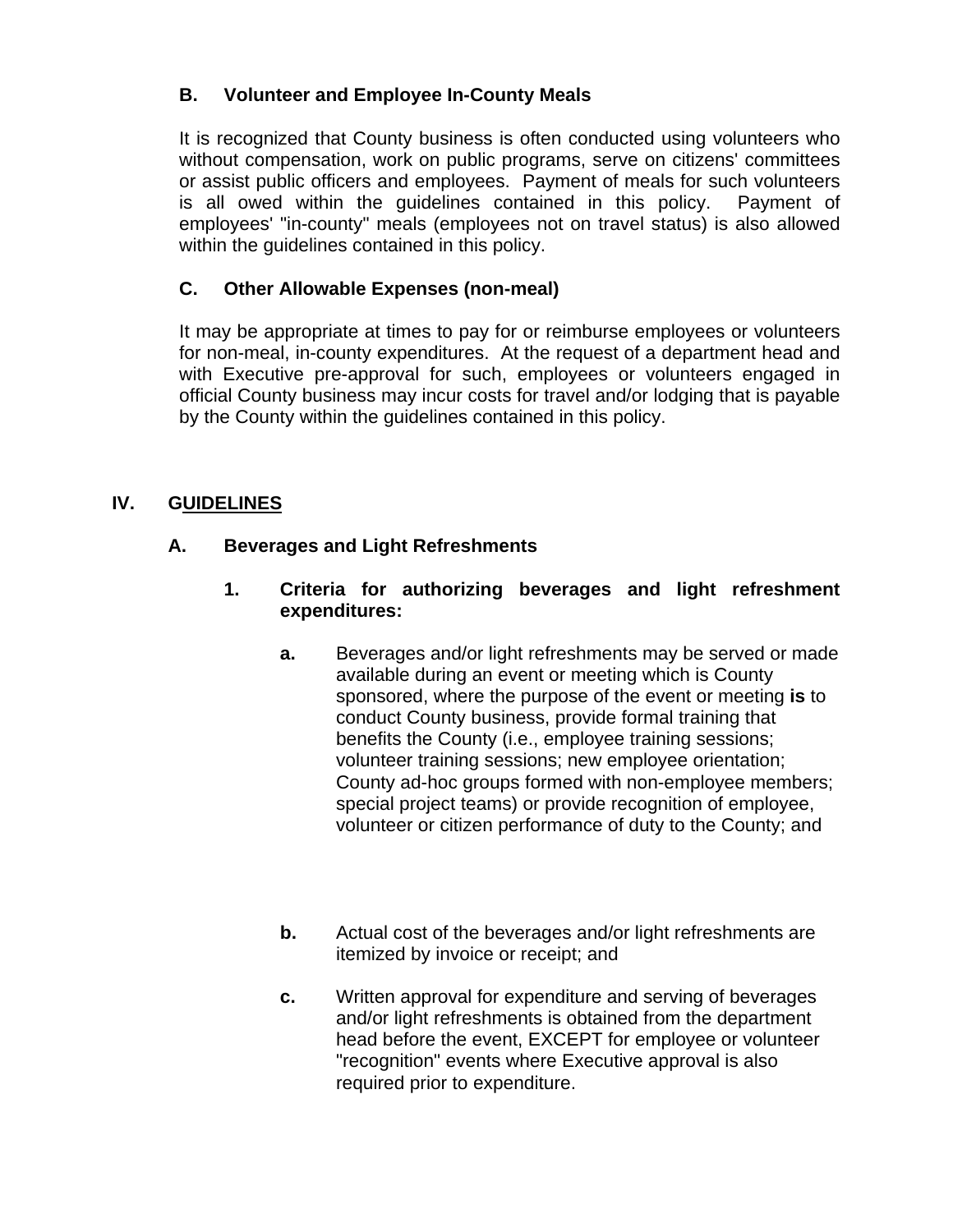**NOTE:** This authority is prohibited for "hosting" social events, anniversaries of agencies, individual employment anniversaries, receptions for new, existing, and/or retiring employees, etc. However, under the provisions of RCW 41.60.150, the County may incur expenditures for beverages and light refreshments as part of recognition awards. Such expenditures must not exceed the limit established in RCW 41.60.150. This limit is currently \$ 1 00.

#### **2. Non-allowable expenditures:**

- **a.** Alcoholic beverages.
- **b.** Water cooler or bottled water service.

#### **B. Volunteer and Employee In-County Meals**

- **1. Criteria for authorizing payment of volunteer meals:**
	- **a.** Meals may be provided to volunteers during Countysponsored meetings or events, where the purpose of the meeting or event is to conduct official County business or provide formal training that benefits the County. Written Executive pre-authorization is required.
	- **b.** Meals may be provided to volunteers in times of necessity when the conducting of official County business requires volunteers to work through their normal meal period. Written Executive pre-authorization is required.
		- **C.** Meals may be provided to volunteers if upon a sponsoring department head's written recommendation, special recognition of a volunteer's performance of service to the County is warranted and appropriate. Situations that warrant special recognition may vary. Written Executive preauthorization is required.

*Examples: (1) A department head buys lunch for a panel of professionals who provided their expertise or services for a day to the department at no charge. (2) A department head honors department's volunteer clerical workers by taking them to lunch annually.*

**2. Criteria for authorizing employee in-county meal expenditures:**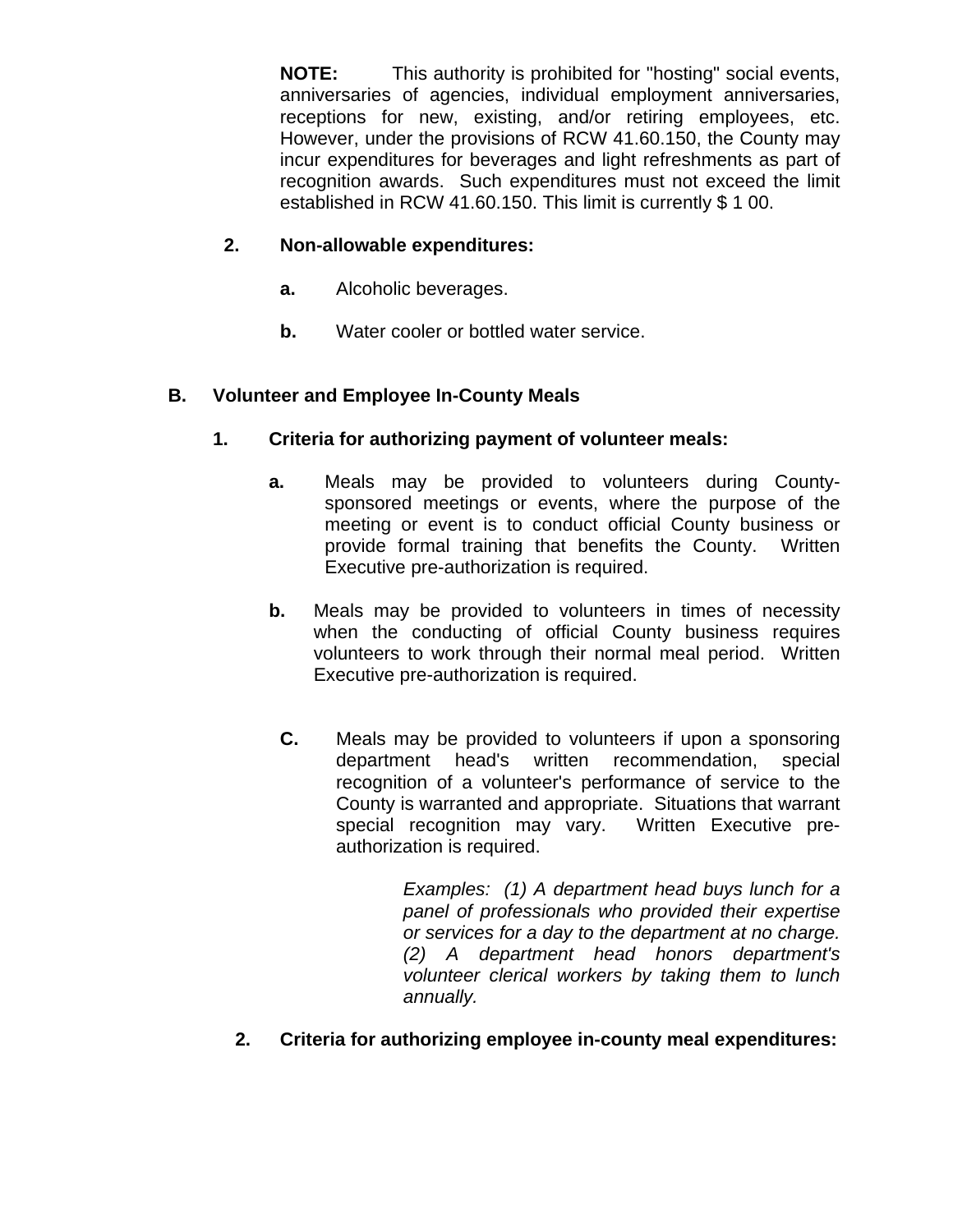In general, employees attending in-county meetings that occur during meal-time or otherwise are not paid for by the County. The following are exceptions to this:

- **a.** Meals may be provided to employees if they are speakers or presenters during meetings or events, where the purpose of the meeting or event is to conduct County business and the meal is part of the official agenda or program. Meals may also be provided to employees during formal training sessions, which benefit the County, where meals are an integral part of training (i.e., trainer assigned round-table discussions during lunch). Written department head preauthorization is required.
- **b.** Meals may be provided to employees during times where necessity for conducting County business requires employees to work through their normal meal periods (in addition to or instead of their regular working hours). Written department head pre-authorization is required.
- C. Meals may be provided to employees during Countysponsored events for special recognition of that employee's performance of service to the County. Written Executive pre-authorization is required.
- **d.** Meals may be provided to employees when their participation is required to facilitate recognition of a volunteer's performance of service to the County. Written Executive pre-authorization is required.

*Example: A department head assigns a supervisor to take their department's volunteer out to breakfast in a show of appreciation for his or her many hours of the volunteered service. Both the supervisor's and the volunteer's meals are reimbursable.*

**e.** Food and beverages may be provided to members of special project teams (employees and/or volunteers) during Countysponsored events, in recognition of significant achievements. Written Executive pre-authorization is required.

> *Example: "Pizza & pop " are provided by sponsoring departments to ABC Sqfety Team during a special meeting (either on or off-site), in recognition qf successful completion of the team's year-long project.*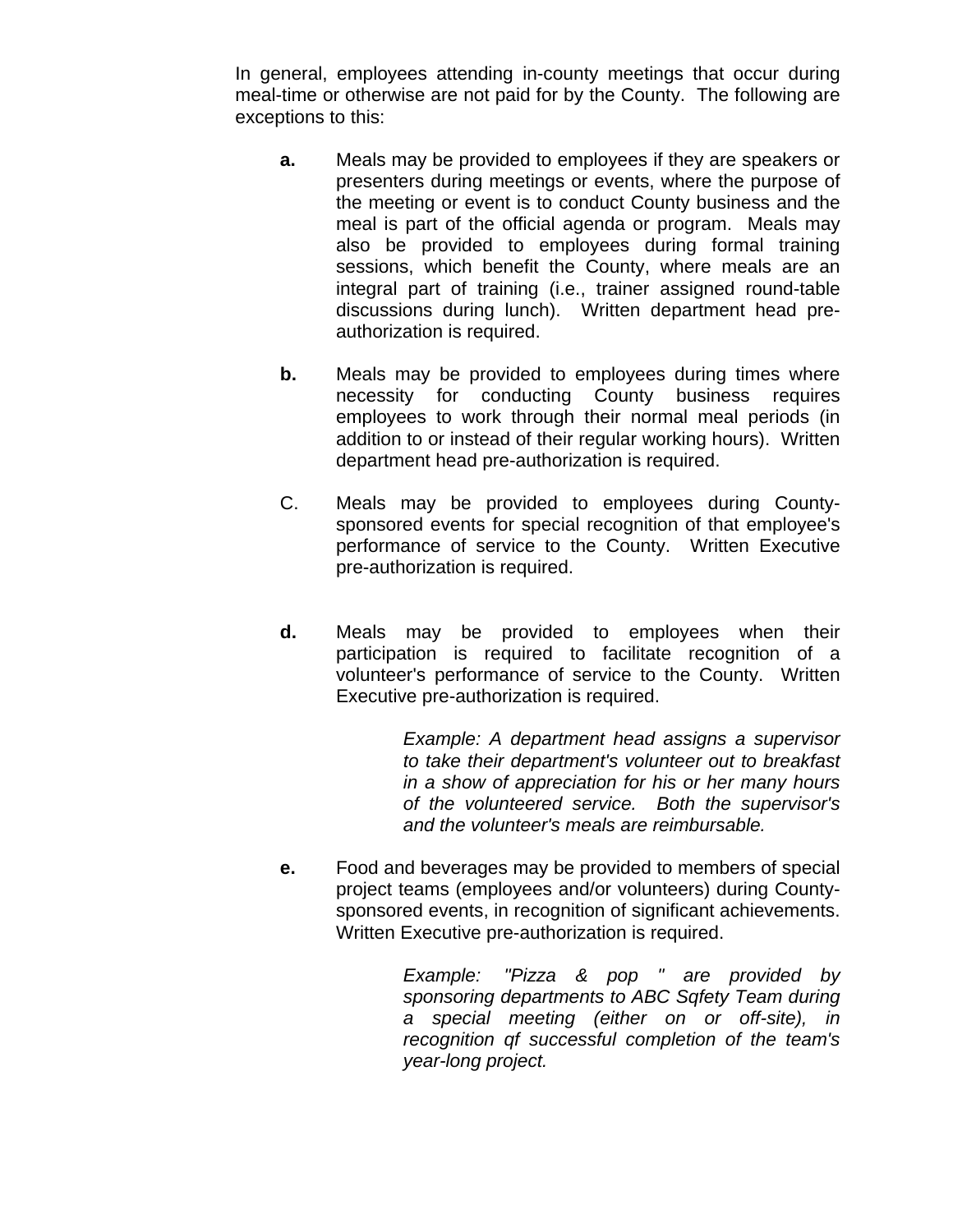L Food and beverages may be provided to employees and their families during annually occurring County-sponsored event (traditionally referred to as the "County picnic"), in recognition of employees' collective and/or individual performance of service to the County. Written Executive pre-authorization is required.

#### *3.* **Criteria for authorizing payment of other expenditures (nonmeal):**

- **a.** Reimbursement for travel and/or lodging may be provided to volunteers if expenditures for such are incurred during the course of conducting official County business or for formal training that benefits the County. Written department head and Executive pre-authorizations are required.
- **b.** Under emergency conditions, providing lodging to essential employees may be necessary, if in conducting essential County services it is necessary for those employees to remain overnight at an accessible site and extreme road conditions make it dangerous for the employee to travel to or from home. In such cases, the County Executive may authorize expenditure for employee in-county overnight accommodations.

*Example: During a severe weather storm-For the purpose of getting essential employees to work and maintaining the County's accessibility to them, road crew workers living in heavily affected areas may be provided motel accommodations.*

## **4. Expenditure Limits.**

Meals, travel and lodging costs shall be limited to the actual cost, not to exceed the maximum allowances set forth in the Employee Travel Policy. Per diem rate exception: Actual meal cost shall be paid in full for banquet type events where there is a set rate for each attendee. Receipts are required.

Note: Alcoholic beverages are not allowable expenditures. Gratuities (tips) up to 15% of the pre-tax meal amount are allowed in addition to the per diem rate for meal reimbursement.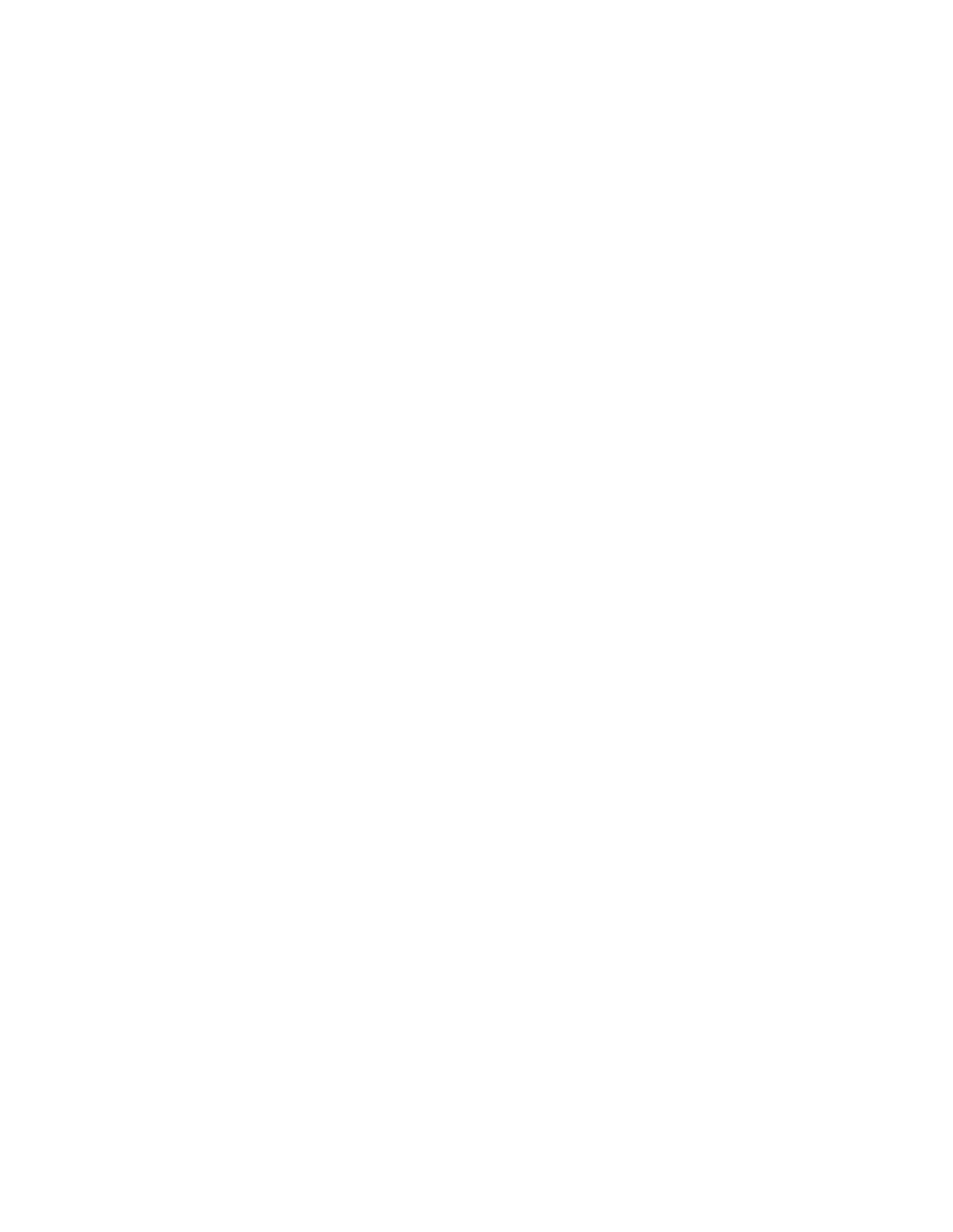# **WHATCOM COUNTY Non-Travel Food & Beverage Request**

#### **EMPLOYEE: (Requesting) DATE OF REQUEST: DIVISION:**

**Date(s) of Event: Estimated Cost: Meeting Location:**

# **Number of Volunteers/Participants Expected:**

Nome(s) of Volunteer(s) / Participant(s):

#### *Description of Event.*

(County sponsored event, normal meal-time, employee or volunteer recognition of performance or achievement, County business, formal training, etc.)

- \* Beverages *& Refreshments*
- *\* In-County Meals for* Employees
- \* Meals for *Volunteers*
- *\* In-County Meals for Volunteer/Employee Recognition*
- *\* Lodging for Volunteers*
- *\* Essential Employee Emergency Lodging*

| Approved<br>Not Approved | <b>Division Manager</b> |
|--------------------------|-------------------------|
| Approved<br>Not Approved | Department Head         |

Approved

Not Approved **Not Approved** Pete Kremen, Whatcom County Executive